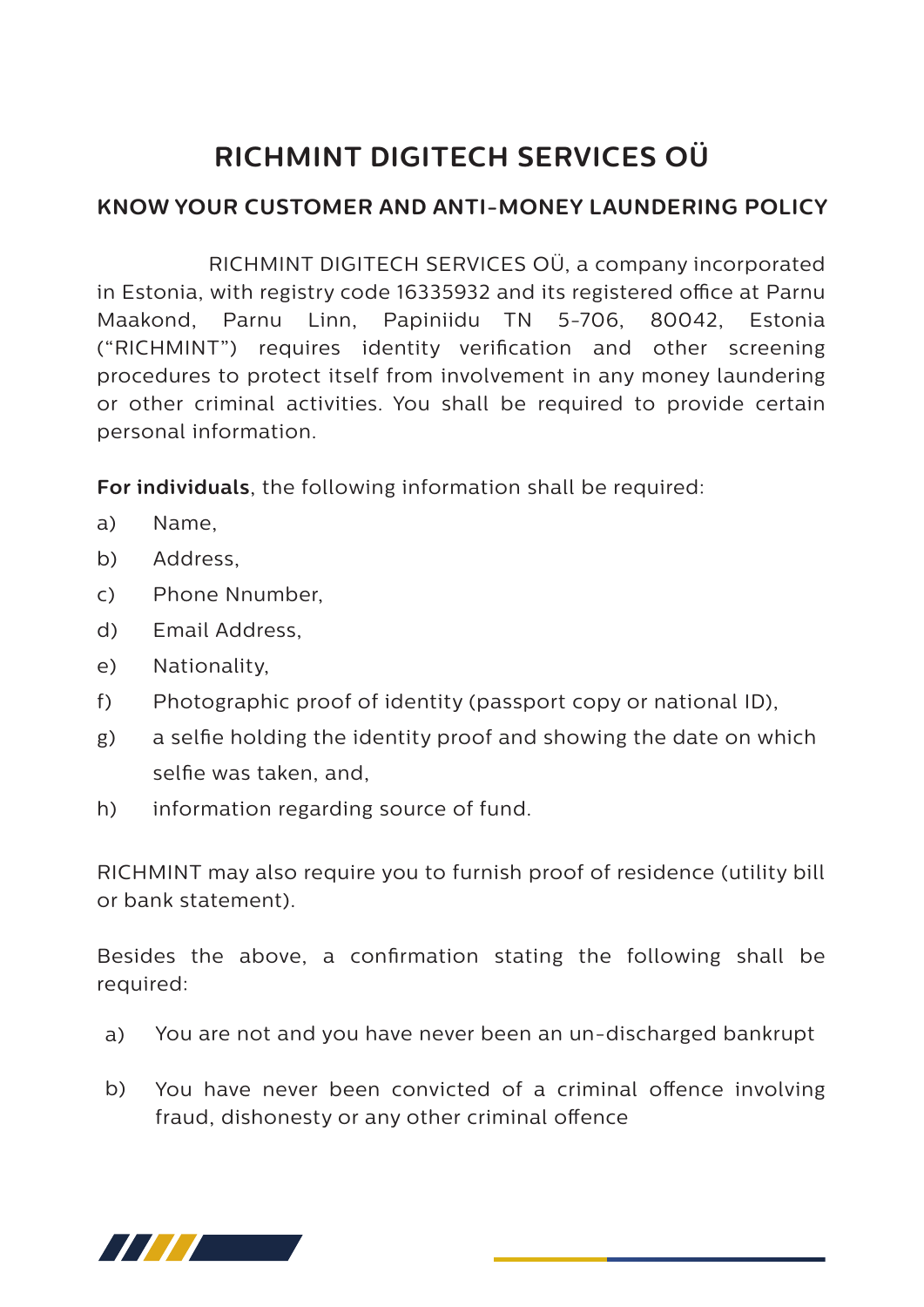

- Fraud or dishonesty has not been proven against you in any civil proceedings c)
- You have never been the subject of a judicial or any other official enquiry/investigation (including taxation, money laundering and/or terrorism financing/links) d)
- You have never been the subject of investigation, proceeding or another enquiry by a self-regulatory organisation of which you are or were a member e)
- Neither you, nor a family member nor a close associate has been entrusted (currently or previously) with a prominent public function, such as head of state or government f)
- You are not a politically exposed person g)
- You are not in contravention of any applicable laws and regulations, including taxation and/or anti-money laundering regulations or conventions h)
- You are acting solely on your behalf and not on behalf of any other individual or legal entity i)
- You are not a Sanctioned Person. "Sanctioned Person" means a person or entity who is (a) acting in interests of or on behalf of government of a Sanctioned Country; (ii) a Sanctioned Organisation or a member thereof; or (iii) is otherwise subject to Sanctions. "Sanctioned Country" means a country or territory that is subject to Sanctions including, without limitation, North Korea. "Sanctioned Organisation" means an organisation that is subject to Sanctions. "Sanctions" means any sanctions, prohibitions, restricted list, specially designated persons or entities lists, indictments, arrest warrants or similar lists, instruments or measures issued by Estonia, the United Nations, the European Union, the United States, the United Kingdom, Switzerland, or the NATO. j)



 **02**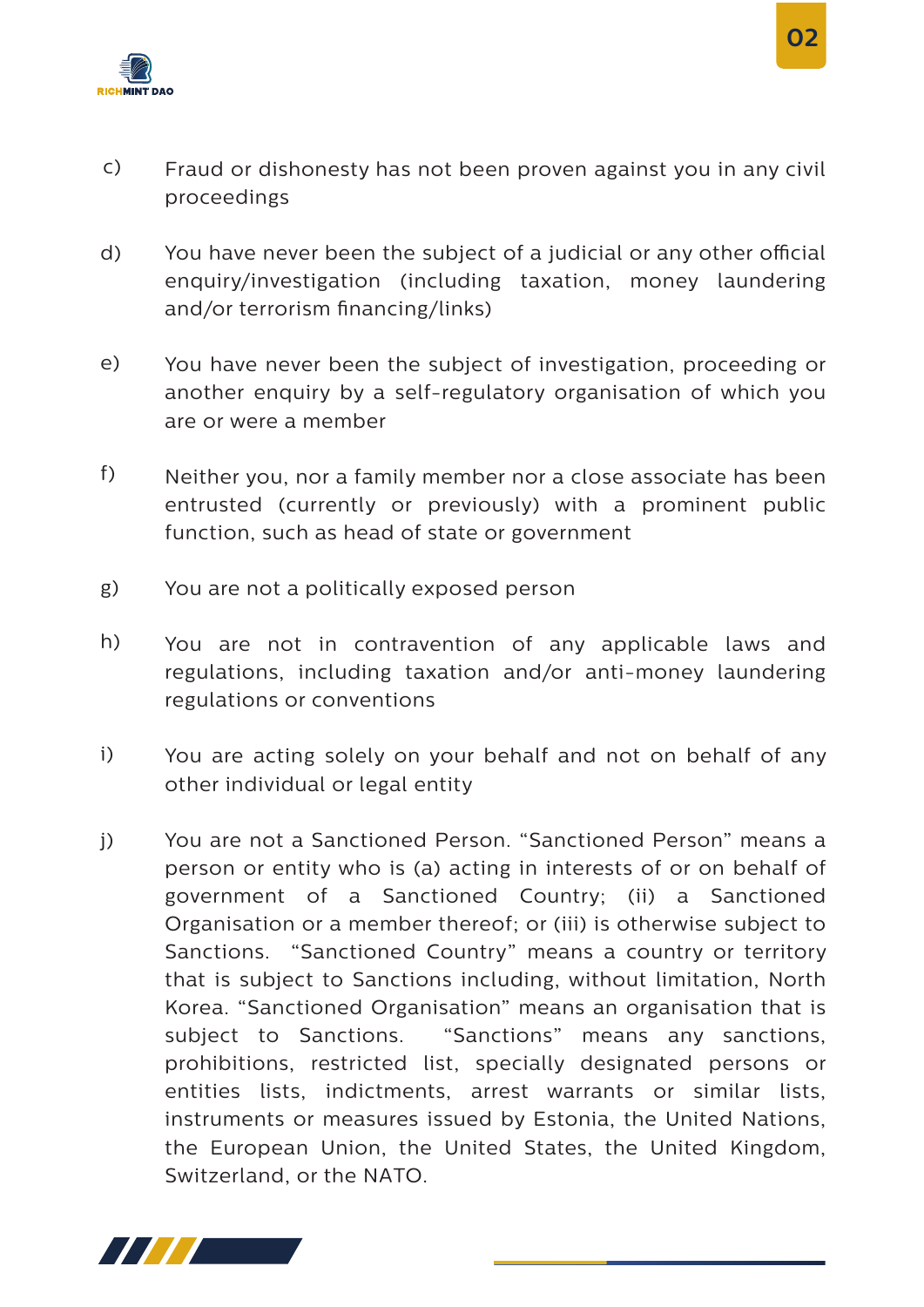

k) You are not acting on behalf of a Sanctioned Person or terrorist or terrorist organisations, including those persons or entities that are included on the List of Specially Designated Nationals and Blocked Persons maintained by the US Treasury Department's Office of Foreign Assets Control (OFAC) or on any lists or resolutions issued by Estonia or the United Nations (whether through the Security Council or otherwise) or the UK or the European Union pursuant to which dealings with persons specified therein are prohibited, restricted or discouraged, as such lists may be amended from time to time. Further, you do not feature on any of those lists.

**For corporate entities**, the following information shall be required:

- a) Certified copy of Certificate of Incorporation
- b) Certified copy of Memorandum and Articles of Association or Constitution or Partnership/Trust Deed
- c) Certified copy of Register of Directors & Members (or partners in case of partnerships or settlors, trustees, beneficiaries and executors)
- d) Individual due diligence (as above) for directors (or partners in case of partnerships or settlors, trustees, beneficiaries and executors)
- e) Individual due diligence (as above) for share holders holding  $\geq 10\%$  of the shares/interest in the legal entity.



.

 **03**